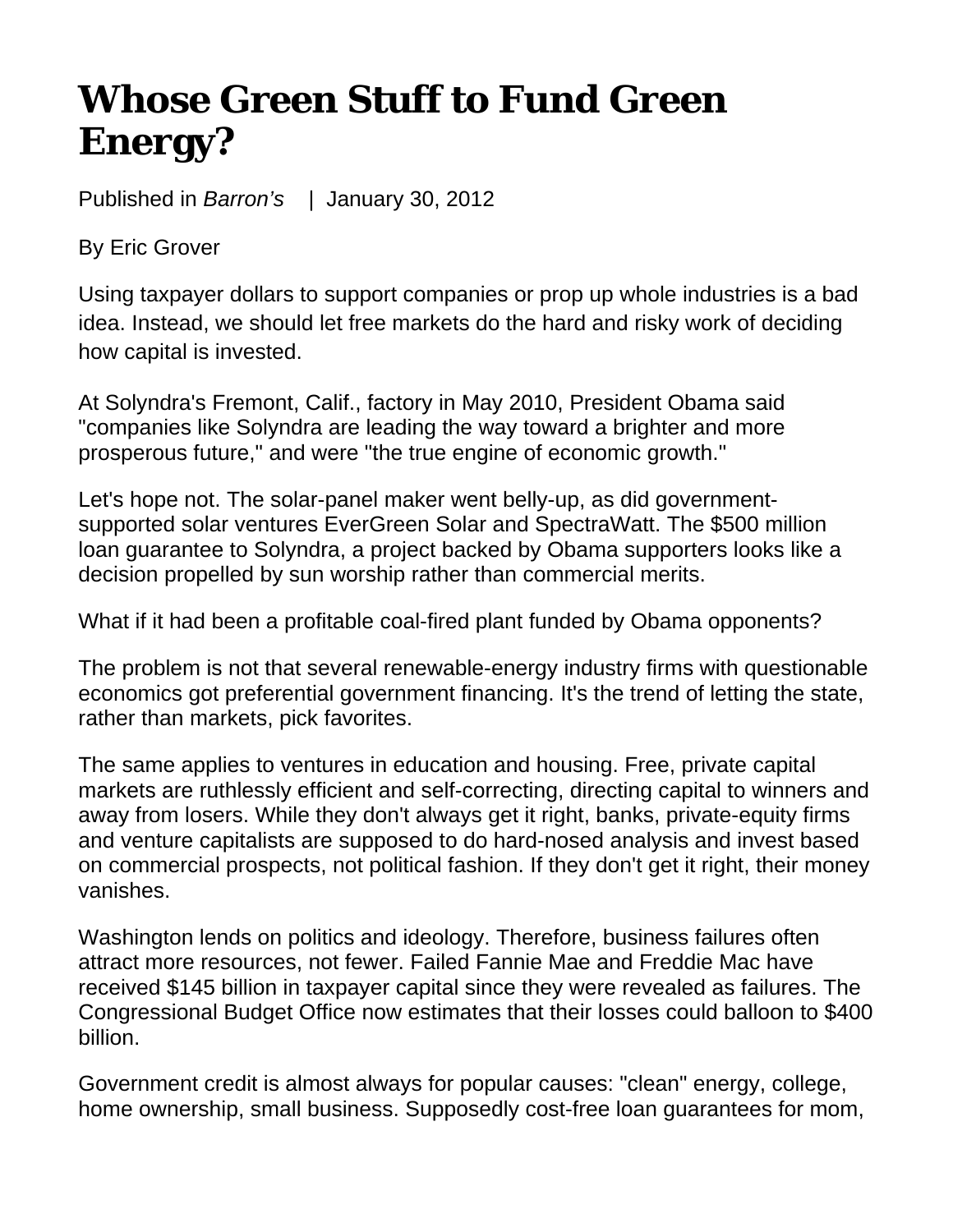God and apple pie are irresistible to politicians and voters alike. However, they cause overinvestment and overconsumption, making society poorer.

Steven Chu runs a Department of Energy that's provided billions in venture debt to dozens of solar, wind, biofuel, battery and electric-car companies with questionable economics. Shortly after Solyndra filed for bankruptcy, the energy department provided loan guarantees to two more politically connected solar projects: \$737 million for Solar Reserve to build a 110-megawatt solar tower in Nevada, and \$337 million for Mesquite Solar to develop a 150-megawatt solar plant in Arizona.

If these are commercially viable, why the government guarantees? They put taxpayers' money at risk, rather than willing investors'.

The venture-capital industry's business is funding and helping build unproven businesses. If storied venture capitalists and green-energy enthusiasts such as John Doerr and Vinod Khosla believe in unproven energy projects, let them risk their limited partners' capital on solar, wind and biofuel ventures -- keeping the profit if they're right, or eating the losses.

College also seems like a good idea to many Americans, not least because college grads earn more money over their lifetimes. But when Uncle Sam offers a helping hand, he distorts the market. College is not the best path for all. Without subsidized tuition, many would choose cheaper colleges, trade schools or work, and be better off. A trillion dollars in student loans is now outstanding, most backed by government guarantees. That's more than all U.S. credit-card debt.

Easy credit from the government changes colleges, prompting overconsumption, inflation, and overinvestment. Colleges invest in more capacity than they otherwise would, because subsidized financing shields them from many of the true costs. From 1982-84 to the present, tuition has nonetheless increased 505%, while the consumer-price index increased 127%; energy, 100%; and health care, 301%.

Every Washington pol professes to be for small business. Since 1953, the Small Business Administration has provided small-business loans; it now has more than \$90 billion worth of loans and guarantees in its portfolio. If these are loans the financial sector would have made, the program is pointless. If, however, the SBA is making loans that wouldn't have been made on comparable terms by financial institutions, it's distorting the credit market.

Nowhere has government financing caused greater harm than in housing, by weakening and politicizing mortgage-credit standards in order to increase home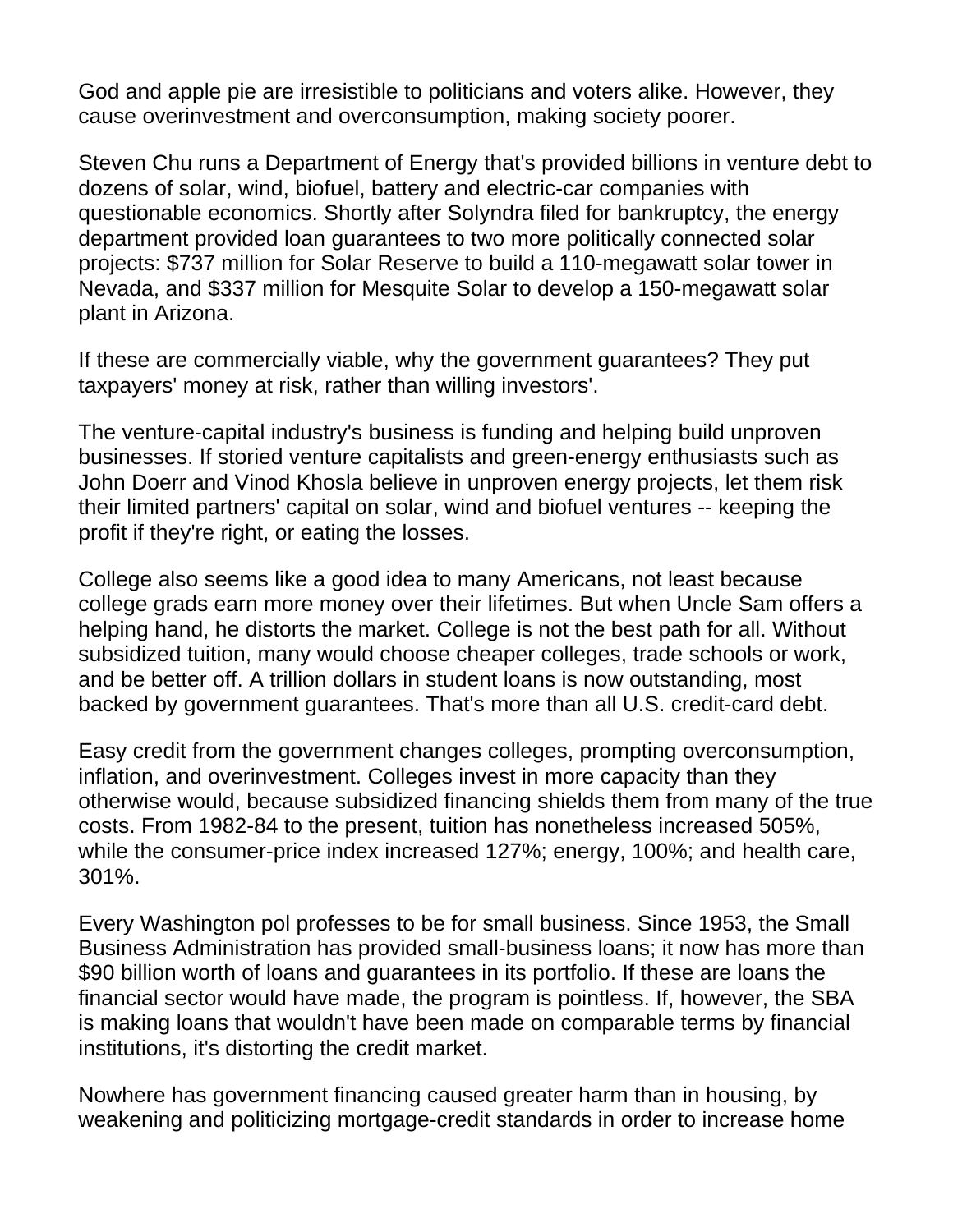ownership. That push was the single greatest cause of the mortgage implosion, financial crisis and Great Recession. From 1996 to 2008, the Department of Housing and Urban Development increased Fannie Mae's and Freddie Mac's targets for mortgages to people who would not otherwise have been able to get a home loan. Fannie and Freddie also were eager to increase market share. Using the Fed's easy money, their weak credit standards fueled a massive housing bubble. Then, risky private-sector loans were made in the slipstream of soaring housing prices, creating an illusion of riskless profits.

Every American shouldn't necessarily own a home. After all, there are alternatives other than the park bench: renting, and saving for a sizeable down payment (they shrank precipitously in the bubble). Astonishingly, even after the easy-creditinduced financial Arm- ageddon, politicians of both parties clamor for government to continue to prop up the housing market. Housing prices need to find bottom before healthy recovery is possible.

In September, President Obama again called for a government infrastructure bank. As a senator, he cosponsored the National Infrastructure Bank Act of 2007, consonant with his preference for government, rather than markets, to allocate resources and pick winners.

Banks, businesses, private-equity firms and venture-capital firms take calculated risks in environments they think they can assess, with the prospect of making returns commensurate with the perceived risk. Government financing of privatesector activities survives -- notwithstanding the immense harm it does -- because it's popular. Recipients and administrators are highly motivated to prop up such programs, and the costs of improvident political lending are widely dispersed. They include, among others, taxpayers and other hidden victims: those who paid more for, or lost access to, credit due to market distortion.

Banks, businesses, private-equity firms and venture-capital firms take calculated risks in environments they think they can assess, with the prospect of making returns commensurate with the perceived risk. Government financing of privatesector activities survives -- notwithstanding the immense harm it does -- because it's popular. Recipients and administrators are highly motivated to prop up such programs, and the costs of improvident political lending are widely dispersed. They include, among others, taxpayers and other hidden victims: those who paid more for, or lost access to, credit due to market distortion.

Banks, businesses, private-equity firms and venture-capital firms take calculated risks in environments they think they can assess, with the prospect of making returns commensurate with the perceived risk. Government financing of privatesector activities survives -- notwithstanding the immense harm it does -- because